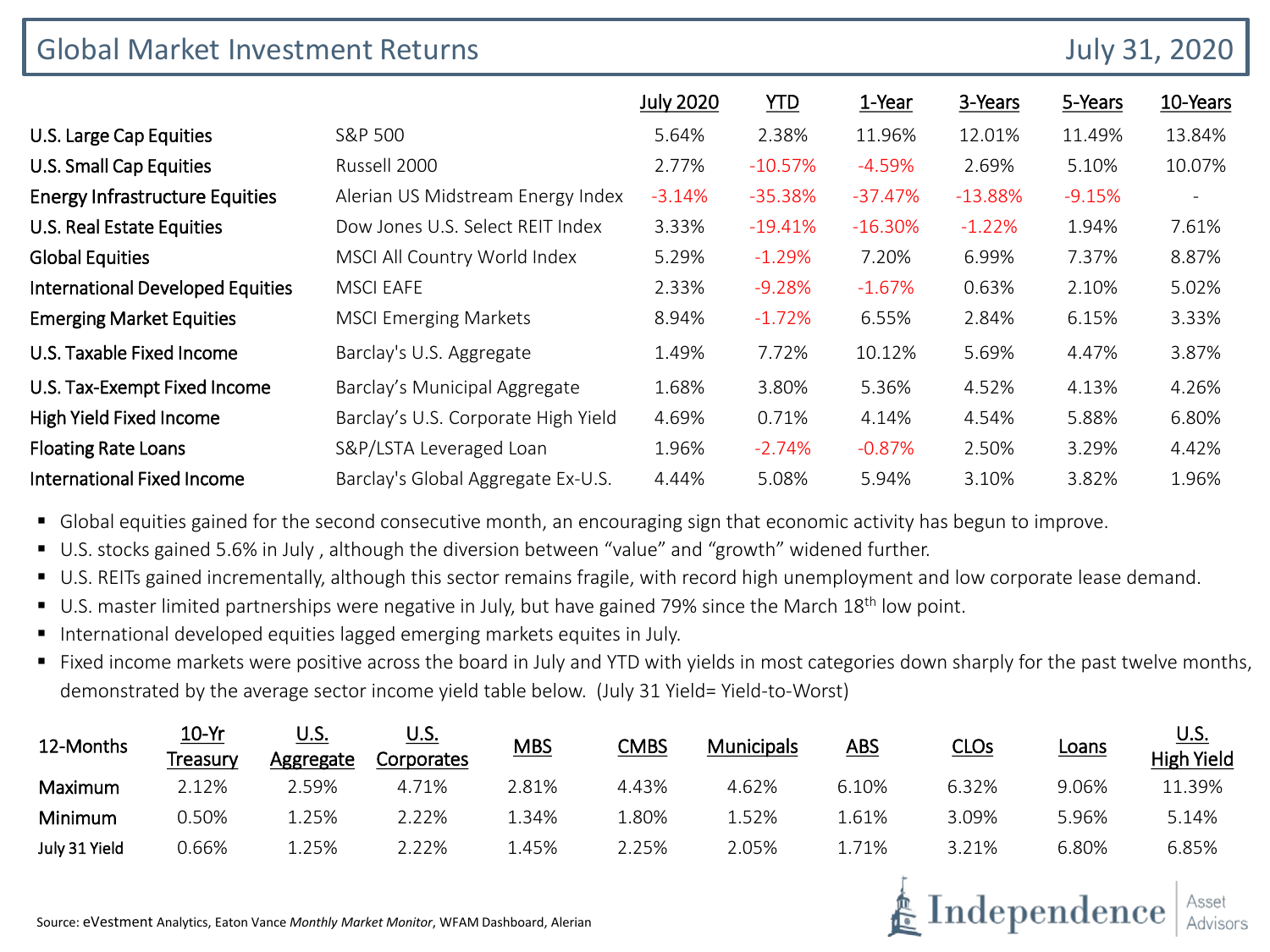#### Economic Update

- The U.S. dollar weakened 1.7% against the Canadian dollar in July.
- The Canadian economy grew by 4.5% in May, an encouraging sign following two consecutive months of sharp decline.
- In July, Reuters reported that Canadian manufacturing activity expanded for the first time in five months.
- Specifically, the Canadian PMI rose to a seasonally adjusted 52.9, up from 33.00 in April, which was the peak closure period.
- While the July data highlights a rebound in the Canadian manufacturing sector, the measure of export sales remained negative.
- Canada sends 75% of it's exports to the United States, which is currently experiencing a rapid increase in new COVID cases.
- June employment data also suggested a slight improvement in economic activity.



| <b>Date Range</b> | <b>USD to CAD</b> | +/-     | <b>CAD Profile</b><br><b>\$USD 1,000,000</b> |                      |                            |  |  |
|-------------------|-------------------|---------|----------------------------------------------|----------------------|----------------------------|--|--|
| <b>YTD</b>        | 1.2962-1.3384     | $+3.3%$ | Ξ.<br>\$CAD 1,335,056                        | Inflation Rate       | 1.60%                      |  |  |
| 1-Year            | 1.3142-1.3384     | $+1.8%$ | @1.33505                                     | <b>Interest Rate</b> | 0.25%                      |  |  |
| 3-Years           | 1.2491-1.3384     | $+7.1%$ | (08/04/2020)                                 | Information          | http://www.bankofcanada.ca |  |  |
|                   |                   |         |                                              |                      |                            |  |  |

Independence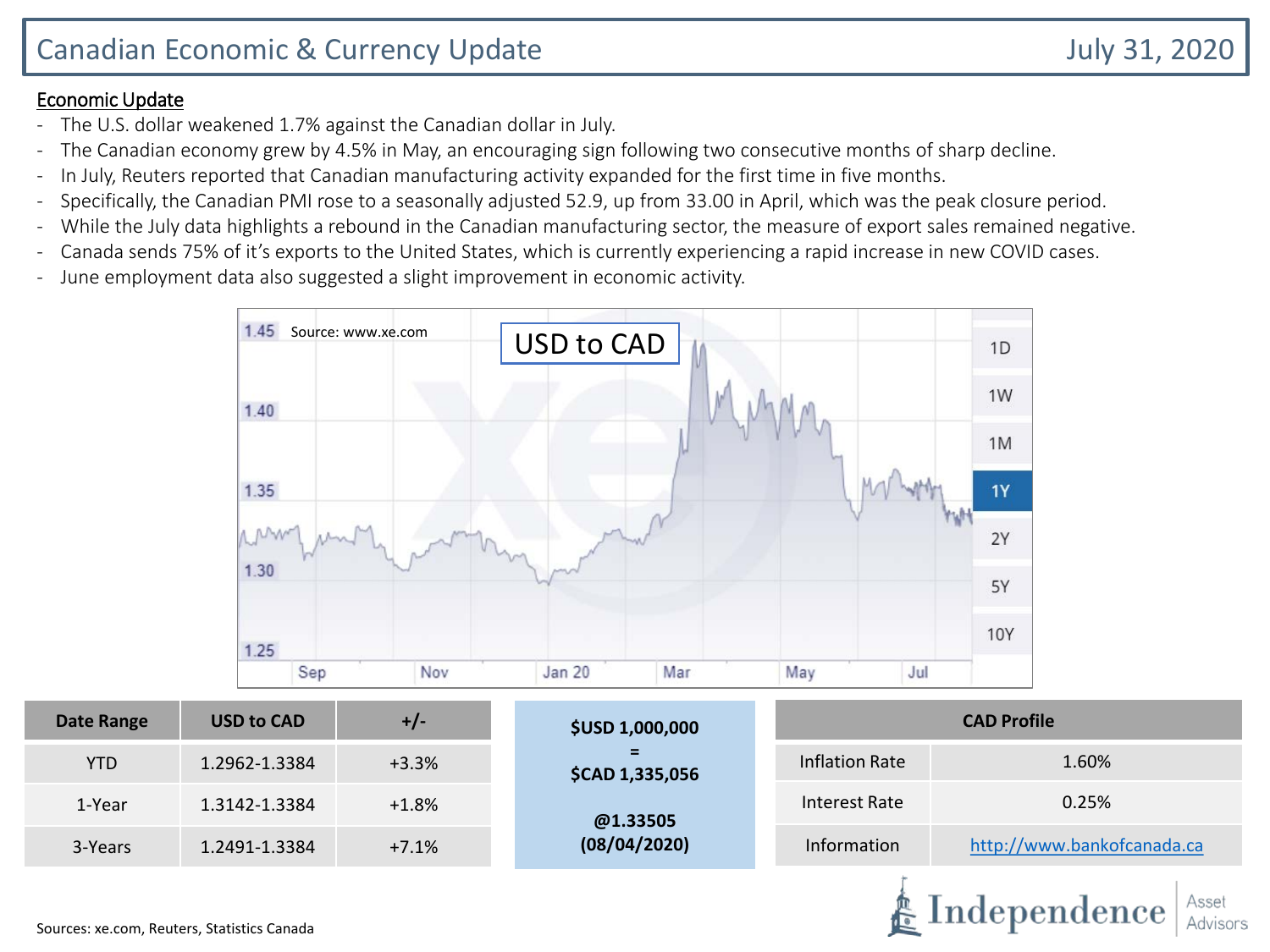## Copper Price History & Outlook July 31, 2020

The larger chart below shows the historical daily COMEX copper price, which is displayed in U.S. dollars per pound. The chart provides 20 years of price history as well as past recession.

The chart embedded in the bottom right hand corner provides a zoomed-in image of the 2020 TYD copper price movement.

The price of copper as of August 4 was \$2.91 per pound. Copper began the year priced at \$2.80 per pound, before falling 25%, or \$0.70 per pound, to 2.10% on March 23, 2020. The commodity has fully recovered from the March low.



### Copper Price Outlook

The rebound in copper is believed to be a direct result of supply chain disruptions. Imposed mining restrictions caused a sharp drop in the production of copper ore during the second quarter, which has progressively caused a shortage in the finished commodity reaching the market. This trend is expected to continue over the near-term, according to ratings agency IRCA. The London Metal Exchange has also reported that the pandemic has severely impacted mining operations, and production is estimated to have contracted by almost 50% in the second quarter.

Looking ahead, IRCA expects "the consumption of copper to contract significantly by 3-4% in the current calendar year. However, the supply side constraints may result in a similar reduction in copper production, which would keep prices elevated, going forward. While a recovery in demand is expected in CY2021, the overall situation would depend on how the pandemic situation pans out."